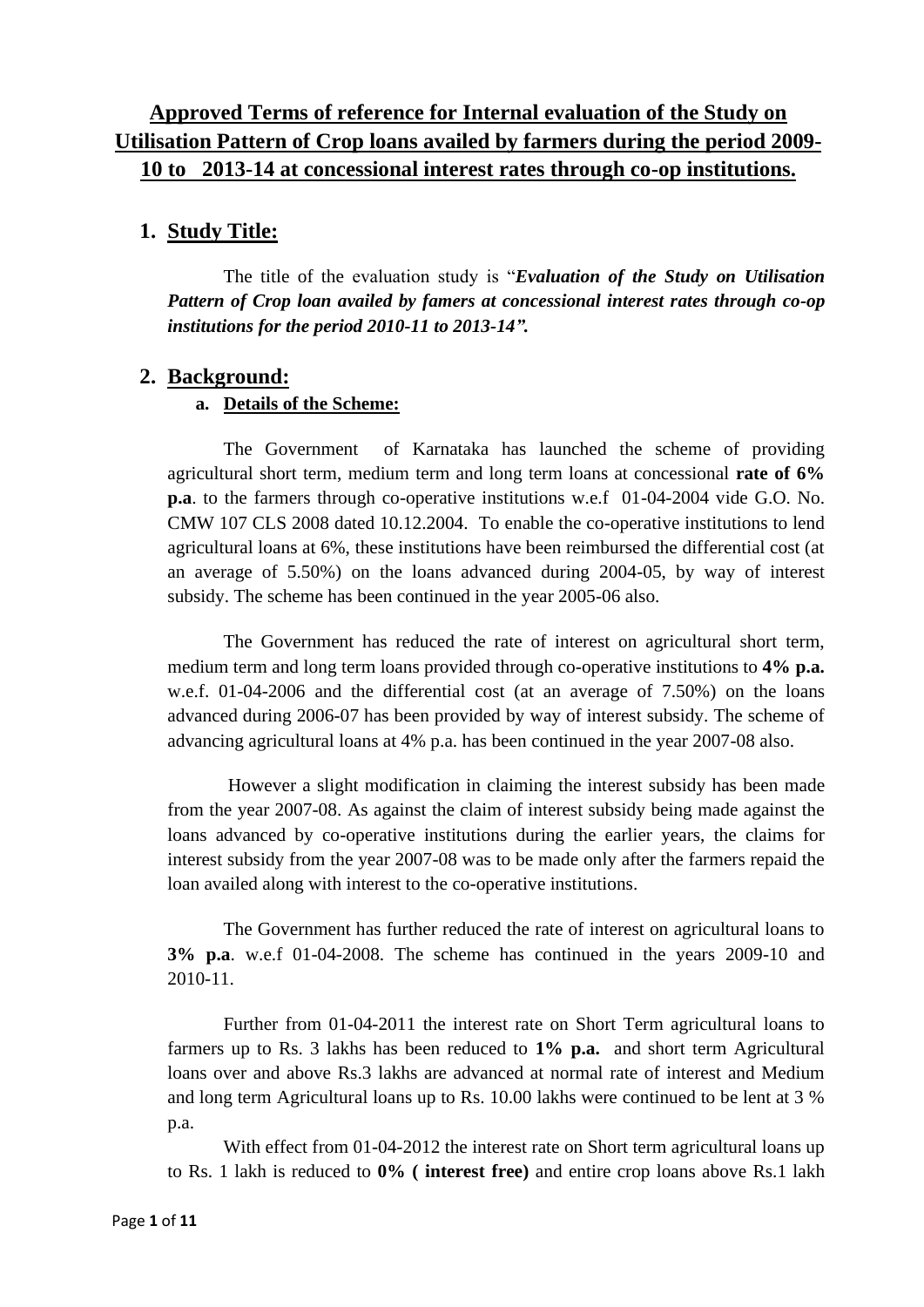upto Rs.3 lakhs are continued at 1% p.a. The short term crop loan above Rs.3 lakhs are advanced at normal rate of interest. The scheme of lending Medium and Long Term Agricultural loans up to Rs.10 lakhs at 3% p.a. continued in the year 2012-13.

During the year 2013-14 the ceiling of crop loans lent at 0% (interest free) has been raised to Rs.2 lakhs and crop loans above Rs.2 lakh up to Rs.3 lakhs were lent at 1% p.a. The scheme of lending Medium and Long Term Agricultural loans up to Rs.10 lakhs at 3% p.a. continued in the year 2013-14.

The Government has announced the enhancement of loan amount up to Rs.3 lakhs at 0% (interest free) for the year 2014-15 and Medium and Long Term Agricultural loans up to Rs.10 lakhs are being advanced at 3% p.a.

#### **b. Pattern of lending:**

The co-operative short-term credit structure in Karnataka consists of three-tier, with Karnataka State Co-operative Apex Bank Ltd at the State level, 21 District Central Co-operative Banks (DCC Banks) at the district level and around 5,266 Primary Agricultural Co-operative Societies (PACS) at the village level. The ground level short term credit for production purpose is mainly met by the following players:

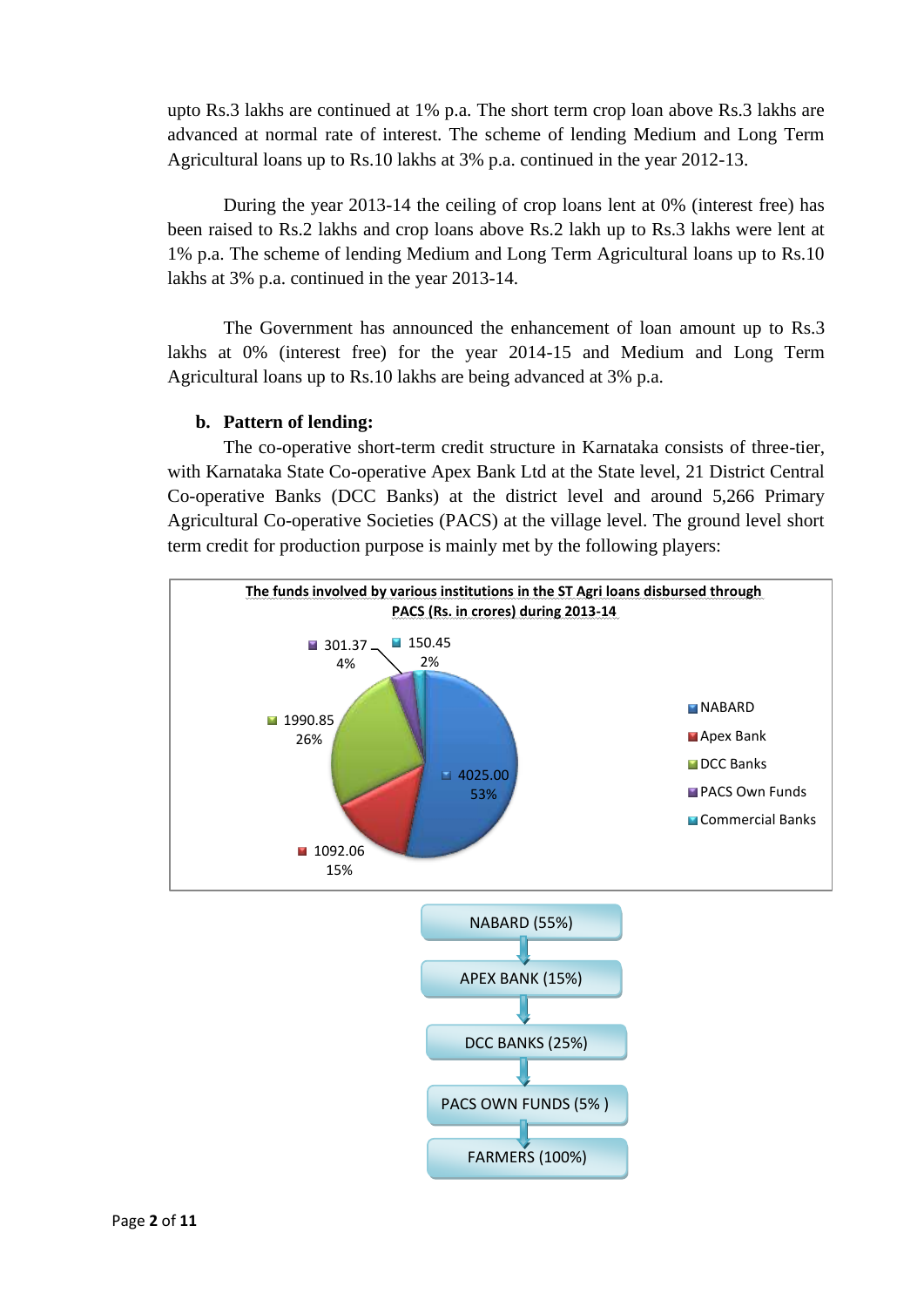### **c. Claim of Interest subsidy:**

At the end of each financial quarter the Chief Executive Officer (CEO) of PACS prepares and prefers the claim bill on account of those farmers who have repaid the agricultural loans availed on or before the due date. The claim bill passes through the following stages and finally submitted to the Registrar of Co-operative Societies (RCS) for approval.

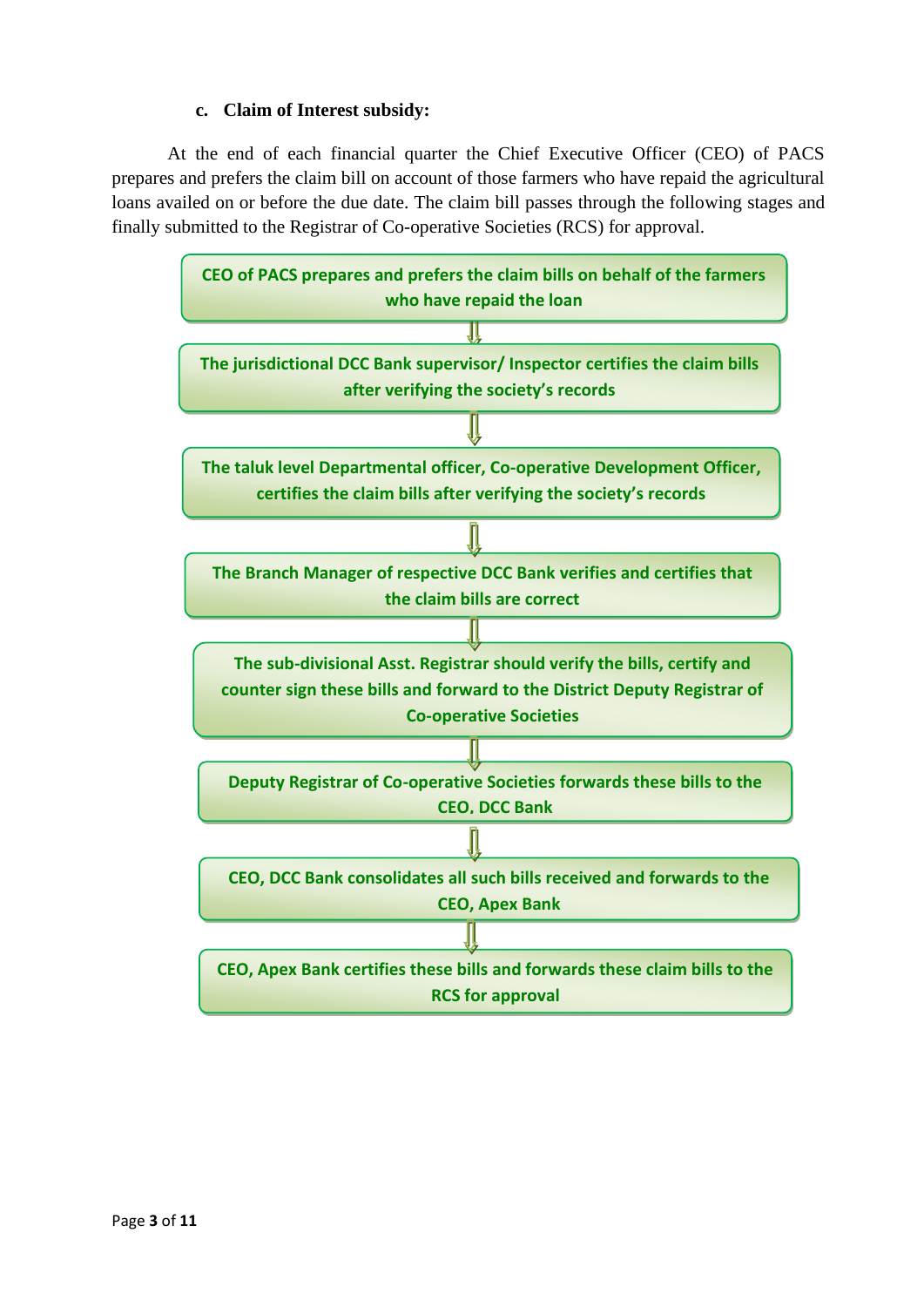The subsidy amount is released to Apex Bank, which passes on the subsidy amount to the respective DCC Banks, which in turn after appropriating their share of subsidy on the amount lent by them pass on the subsidy claims to PACS. There is a time lag of at least six months from the date of preferring claims to the time the subsidy amount is receive at the PACS level.

It may be noted here that while the loan amount is disbursed by the co-operative institutions to the farmers at concessional rate, the interest subsidy from the Government is released to these institutions and not the farmers.

The details of loans disbursed are enclosed as **Annexure 1.**

## **3. Objectives of the Scheme:**

- 1. To strengthen the credit delivery system to the farmers and make available easy credit at concessional rate of interest.
- 2. Thereby, reimburse the differential rate of interest (cost of funds) to the co-operative societies by way of interest subsidy.
- 3. To increase the food production by providing timely credit for purchase of seeds/ fertilizers and pesticides, this will help in providing food security.
- 4. To improve the economic and social status of small/marginal farmers, agricultural labourers, economically backward and weaker sections of the society.
- 5. To mitigate the financial burden of farmers on account of loans borrowed at high interest rate borrowed from money lenders/ traders of fertilizers, seeds and pesticides/ traders in the agricultural markets and induce them into the sector of institutionalized credit system.
- 6. To support and encourage agriculture and allied activities in Co-operative sector in the rural areas.

## **4. Scope of the Study**

This scheme is implemented in all the districts of the state. There are 5,266 Primary Cooperative Agricultural Societies (PACS) in the state and around 21 lakh farmer members have availed the loan facility.

 It is emphasized that loans of Rs. 25000 and less, which were waived off by the government of Karnataka, should not be evaluated except for answering question number of evaluation questions.

### **5. Evaluation Questions (inclusive not exhaustive)**

The evaluation of the project should cover and answer the following questions at least:

1. Whether the loan is utilised for purchase of agriculture implements? If no, what far the amount is utilised  $\&$  are the farmers still availing loans for agriculture implements from private money lenders?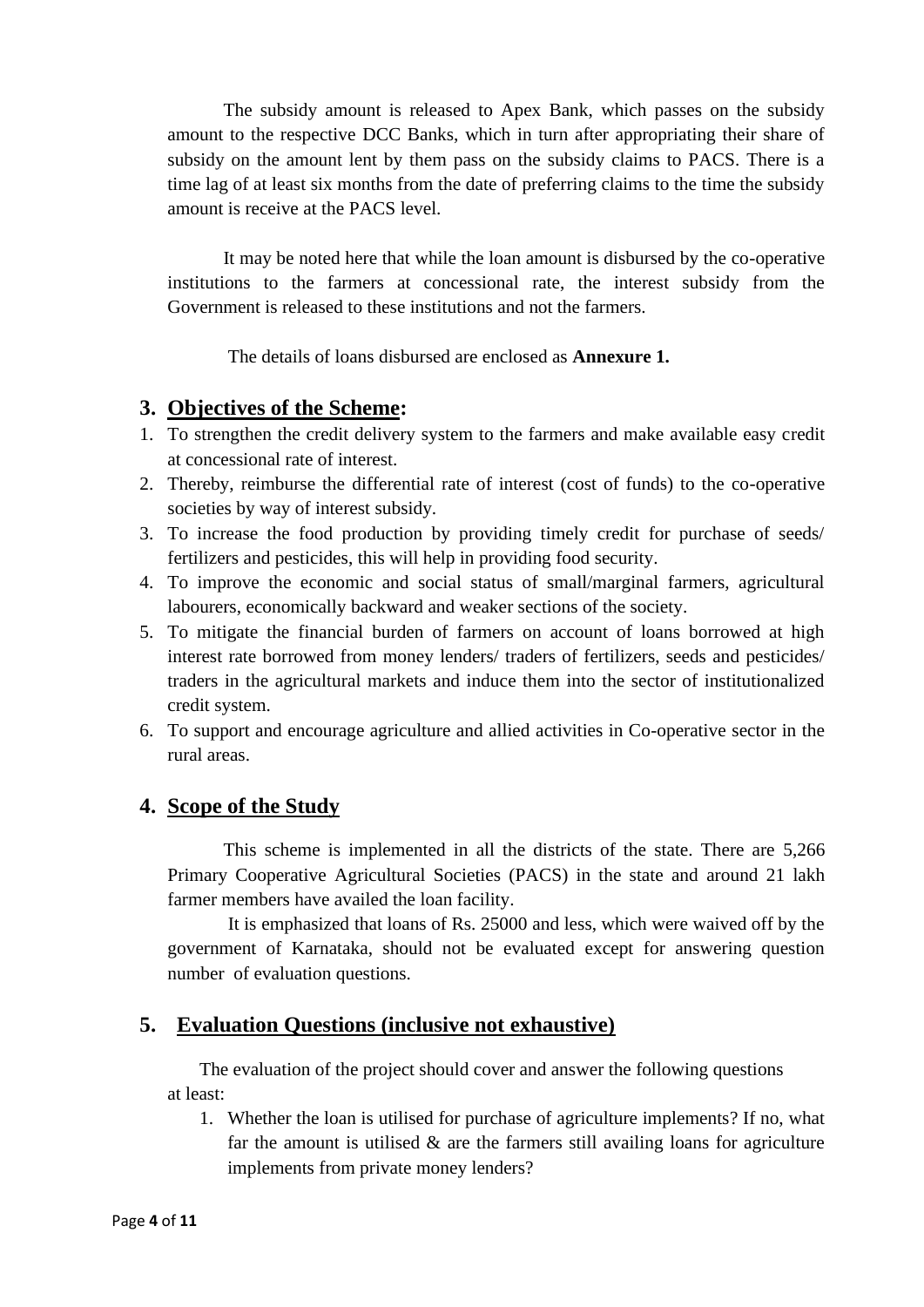- 2. Whether the farmers are purchasing seeds, fertilisers and pesticides from societies like in the past? If yes, whether the cost of these purchases is reconciled from loan amount sanctioned? If no, why they are not purchasing seeds, fertilisers and pesticides from societies?
- 3. What is the basis/process and criteria followed for selecting the person to be given a loan amongst or all applications? Is this transparent, fair and correct? If not, what suggestions can be made to make it more transparent? Is there any public domains information available for all loans sanctioned and recovered made?
- 4. Whether the disbursal of loan is on time i.e. in accordance with the cropping season or not? If not, why not?
- 5. Whether the loan is sanctioned as per the scale of finance of crops fixed by District Level Technical Committee? Whether there is any mechanism to check, whether the crop grown is same as for which finance is made? Are there differences in crop exhibited in RTCs vis a vis the crop that was financed for? If yes, what is the explanation for this?
- 6. Is crop insurance made for all the crops and premia made for all the crops and premium paid or not? If no, the reasons there for. Whether the crops insured was different from that financed? If yes, how can it be explained?
- 7. Whether the land owners/absentee land lords and big farmers are sub lending the land to small farmers on contract basis and utilising the loan amount for other purposes or investing this amount in banks and other financial institutions to get higher interest rates?
- 8. Has the loan been given to other members of the same family thereby depriving the loan facility to other farmers who really need the loan?
- 9. Are the financial institutions availing the crop loan in the fictitious names of farmers and misusing the loan amount meant for farmers? If yes, what is the number of societies and quantum of amount being misused?
- 10. Whether the crop loans are given to small and marginal farmers, back ward class and SC/ST members of the co-op institutions in proportion to their land holdings? If not, how many such farmers have got lesser amount and what is the quantum of loan?
- 11. Are the small and marginal farmers not coming forward to avail the crop loan for reasons
	- a. Land holdings are small & they get lesser amount of loan.
	- b. Expenditure involved for preparation of documents such as
		- i) No dues certificate.
		- ii) Mortgage deed.
		- iii) Application fees etc.
- 12. Whether the loan repayment is done by farmers by selling the produce? If no, are the farmers getting further loan from money lenders and repay the amount?
- 13. Whether the rate of interest subsidy given by government is sufficient for maintenance or is in excess of the expenditure of co-op institutions?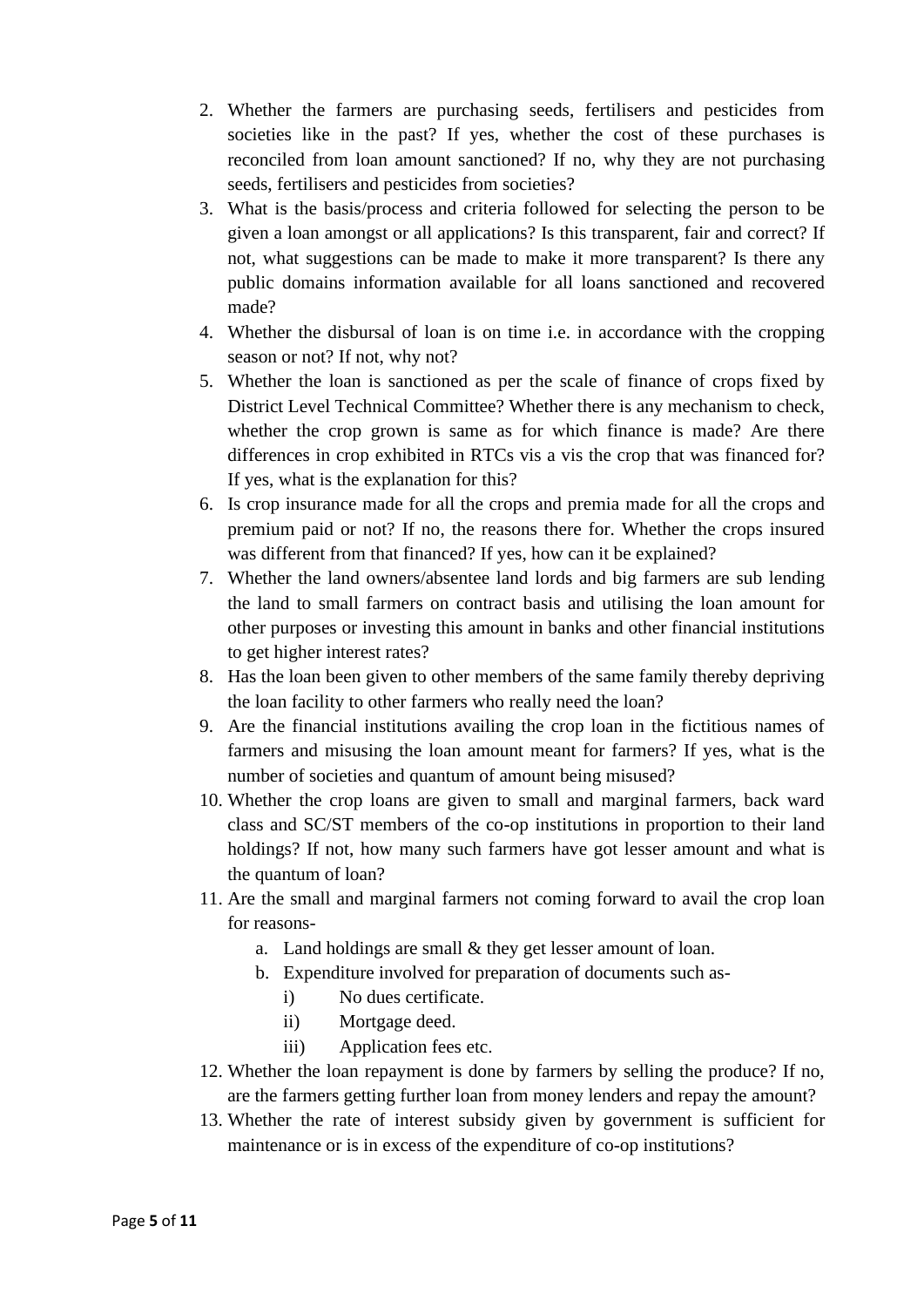- 14. What is the amount required for meeting establishment, contingency, infrastructure & recurring expenditure of Co-operative Institutions for every 100 Rupees of loan given.
- 15. In the PACS studied, what have been the number of and the quantum of loans received by women, SC & ST, physically handicapped and minority farmers?"
- 16. In case of Medium Term Loans and Long Term Loans given by PACS to farmers, has the loan been utilized for the purpose for which it has been given? If yes, whether asset/work commensurate with the quantum of finance made is visible and correct? In case of deviations in both the previous sub questions, their proportion in total lending and reasons for doing so may be given.
- 17. What is the present method of lending the loan? (Cheque, Cash, ECS, account transfer etc). Whether there needs to be a change of process for better/faster disbursal? What will it be?
- 18. What is the average time within which the loan amount is used by the beneficiary? (Time taken for 'n' loan amount to become zero, or nearly so).
- 19. Are there sudden or immediate huge withdrawals (within say a month of crediting the loan) from the beneficiaries account? In how many cases is this seen? Details may be provided.
- 20. Should disbursal of loans be done in stages and after exercise of checks and balances/actual usage verification so that loan amounts are not used for purposes other than that for which it was given?
- 21. Whether the Government of Karnataka order no CO 87 CLS 2013 dated 28-08- 2013(condition No.16) of 25% of the loan amount to be mandatorily given to new farmers (those members who have not availed of the loan in current/previous year) has been followed? It not, why not?
- 22. Whether the utilization certificates prescribed by the Government in the release orders being followed by all concerned (PCARD, DCC, DRCS etc) in time and at time? If not, why not?
- 23. Whether members of PACS repay the loan as per schedule? If not, what is the percentage of cases where –
	- a. Loan was repaid, but belatedly.
	- b. There has been default to repayment?

What are the reasons for these? Have those who delayed in repayment or defaulted, given loans despite delay/default? Percentage wise figures for PACS studied for the period 2009-10 to 2013-14 may be provided?

- 24. Whether any social audit of the functioning of PACS has been done? Is it desirable to have one per year for each PACS?
- 25. Is there any policy at the PACS/DCC level specifying the percentage to be lent to existing and new borrowers?
- 26. Whether the amount received under revival package to PACS is used for business development as prescribed by the Vaidyanathan Committee report or is being used for a purpose other than that? Example: repaying loan amount.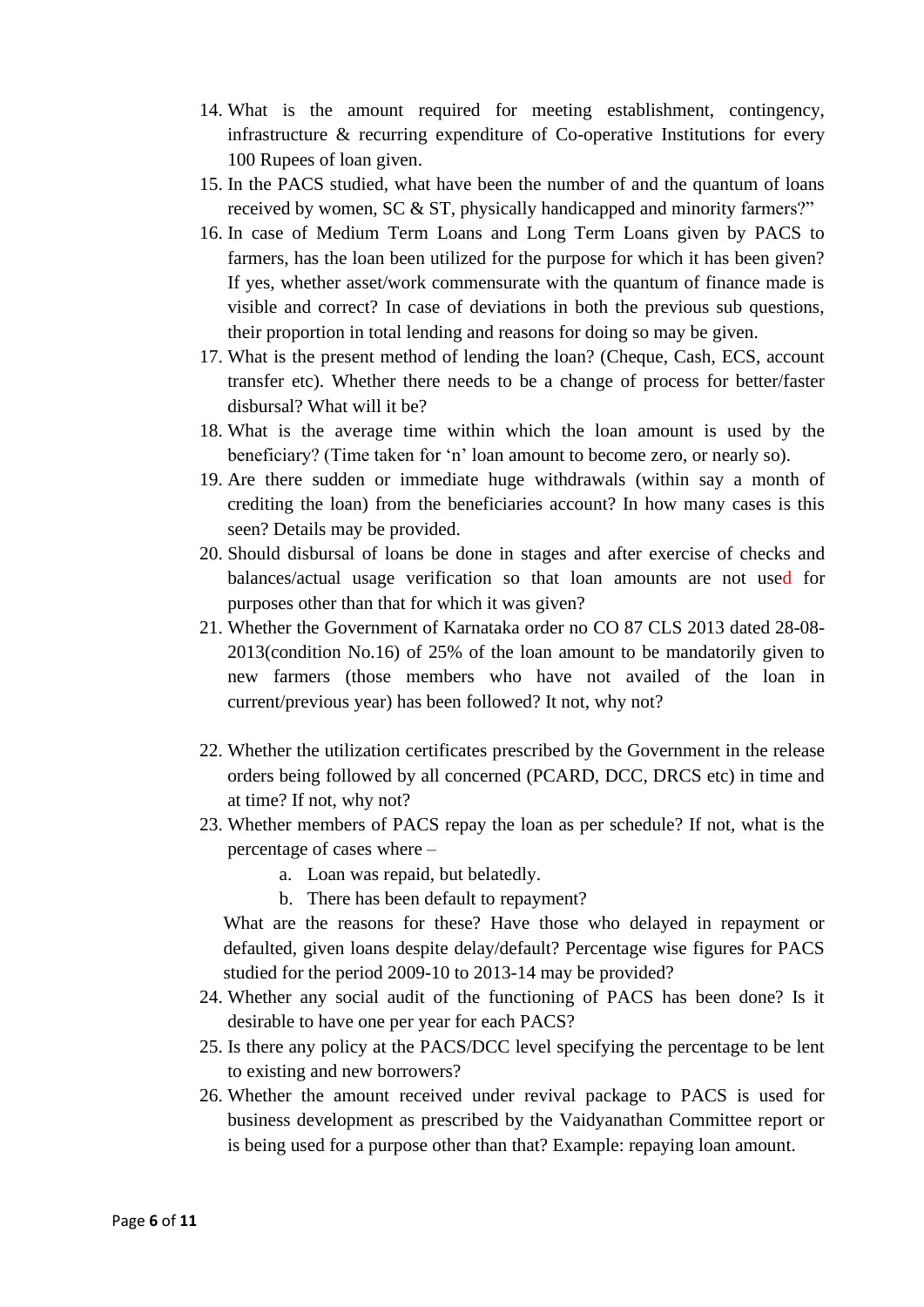- 27. Is any kind of additional charge being levied on the farmers availing the loans? If yes, what is the rationale behind it and what is the amount so collected?
- 28. Though the government mandates that lending rate in Short Term Loan shall be 0%, is any kind of interest rate being levied on the farmers availing the loans? If yes, what is the rationale behind it and what is this rate of interest?
- 29. Whether the 3% interest subvention (Government of India provision) is being passed down to the borrowing farmers account? Whether claims are being submitted by PACS to NABARD to claim the subvention amount?
- 30. A study on the subject was done by NABARD Consultancy Services Private Limited (NABCONS) in 2012-13 for the loans given up to 2009-10. What are the actions taken on the findings and recommendations? Whether any measures were taken to act on the findings and recommendations at all?
- 31. Whether any money (either in the form of charges or otherwise) is collected from the farmers for sanctioning of loans?
- 32. The loan disbursed to the farmers is used for the purpose which it is lent or are the farmers investing the crop loan availed in the form of Fixed Deposits in cooperative/ Commercial Banks.
- 33. A study of the amount released as crop loans for onward lending by DCC Banks to their branches, from branches to PACS and PACS to farmers (a definite period may be selected to observe whether the entire amount released by DCC Banks is released to the farmers).
- 34. Whether the waivers of loans less than Rs 25000 made by the government of Karnataka within the period being studied benefitted the loanees or the lending agencies or both? If yes, how?
- 35. Can it be inferred as to whether there has been any impact of these crop loans on the production, productivity or cropping pattern (including number of crops taken in a year)? If yes, the extent and type of impact may please be elaborated.
- 36. Has there been any impact on the farm income or way of living of the farmers or both due to this scheme? If yes, the extent and type of impact may please be elaborated.
- 37. Have there been any unintended consequences or negative impact on desirable qualities due to the implementation of this scheme? If yes, they may please be elaborated along with suggestions as to how to set them right?

## **6. Evaluation Methodology and Sampling**

At the level of the department concerned and KEA, it was decided to have the evaluation confined to two districts of each revenue division, since the number of PACS is about 5000. Randomly, the districts selected in the divisons are-

| Sl.No | <b>Revenue Division</b> | <b>Districts Selected</b>  |  |  |  |  |  |
|-------|-------------------------|----------------------------|--|--|--|--|--|
|       | Bangalore               | Kolar and Shimoga          |  |  |  |  |  |
|       | Mysore                  | Chikamagalur and Mangalore |  |  |  |  |  |
| 3     | Belgaum                 | Belgaum and Bijapur        |  |  |  |  |  |
|       | Gulbarga                | Gulbarga and Bidar         |  |  |  |  |  |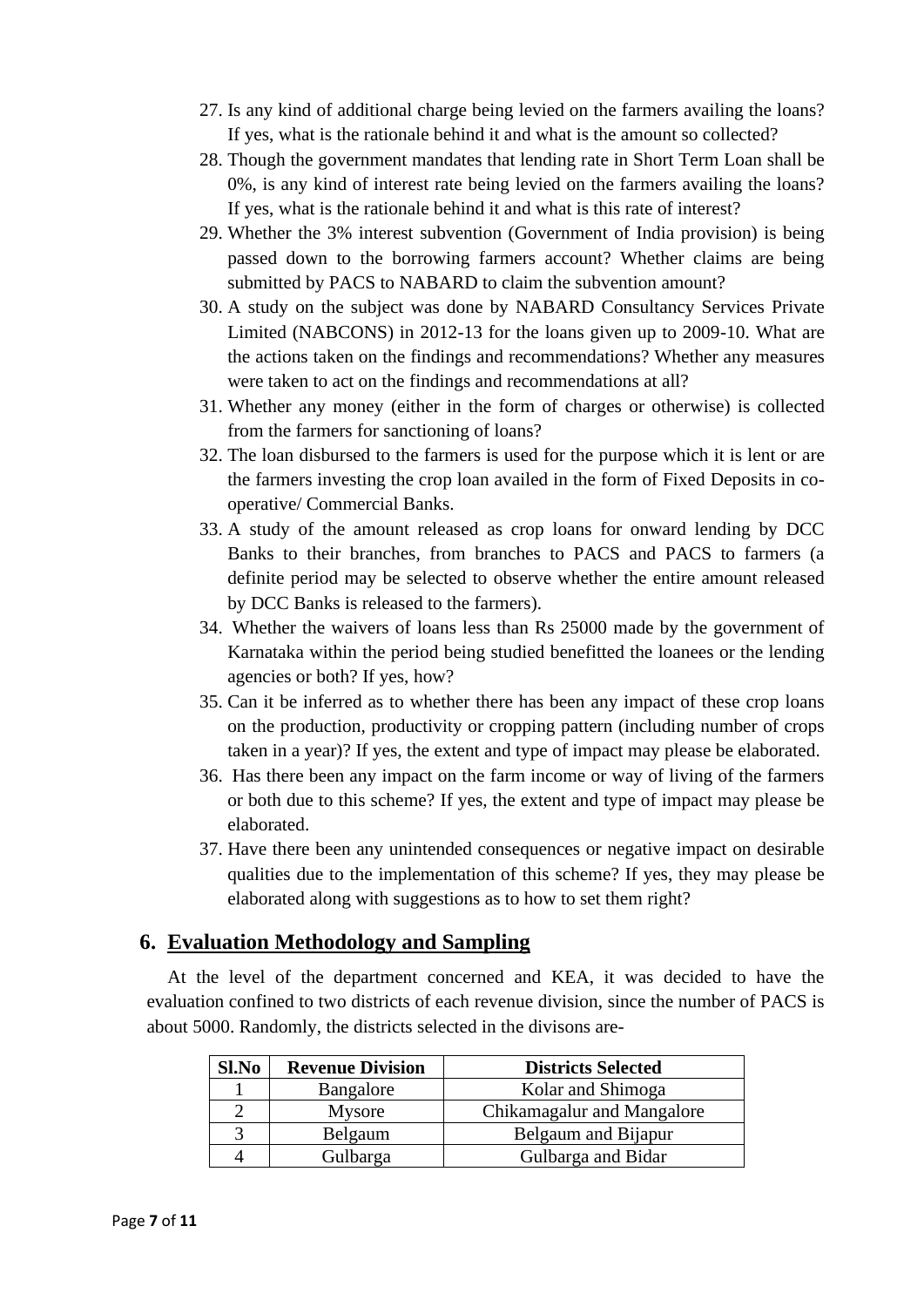It is decided to evaluate at least 20 PACS in each district selected, such that, following the nomenclature of the study done by NABARD Consultancy Services Private Limited (NABCONS) in 2012-13, 10 of them are weak PACS and other 10 strong.

Simultaneously, at least 2 DCC banks in the selected districts should be evaluated.

The evaluation is to be done using questionnaire that will be answered by individual loan borrowing farmers, secretary of PACS and DCC Bank managers. Also, Focussed Group Discussions (FGD) may be resorted to in answering evaluation questions. Further, individual savings accounts of loan borrowing farmers (to verify date of loan, extent and time in which loan is utilized, huge withdrawals etc) and credit entries of loan accounts (for checking repayment of loan) will have to be done.

It is expected that the evaluation report will confirm yet again, or deny with evidence, any findings of the previous i.e. NABCONS report.

### **8. Deliverables time Schedule :**

The Registrar of co-op societies will provide year wise district wise lists of coop societies/farmers members who have availed the loan, PACS, DCC Banks etc to the evaluating agency. The Registrar of Cooperative Societies will issue necessary instruction to the DRCS/ARCS and Managers of the concerned banks to co-operate and facilitate for collection of the necessary data during the course of study. It is expected to complete the study in 5 months time excluding the time taken for approval. The evaluating agency is expected to adhere to the following timelines and deliverables.

- 
- a. Work plan submission : One month after signing the agreement.
- b. Field Data Collection : Three months from date of work plan approval.
- 
- 
- e. Total duration : 6 months.
- c. Draft report Submission : One month after field data collection.
- d. Final Report Submission : One month from draft report submission.
	-

### **7. Qualification of Consultant**

Consultants should have and provide details of evaluation team members having technical qualifications/capability as below-

- i. Social Scientist,
- ii. Commerce qualified personnel preferably a CA/ICWA/CFA,
- iii. Retired Banker, and,
- iv. Civil/Structural/Construction/Agricultural Engineer.

## **And in such numbers that the evaluation is completed within the scheduled time prescribed by the ToR.**

**Consultants not having these number and kind of personnel will not be considered as competent for evaluation.**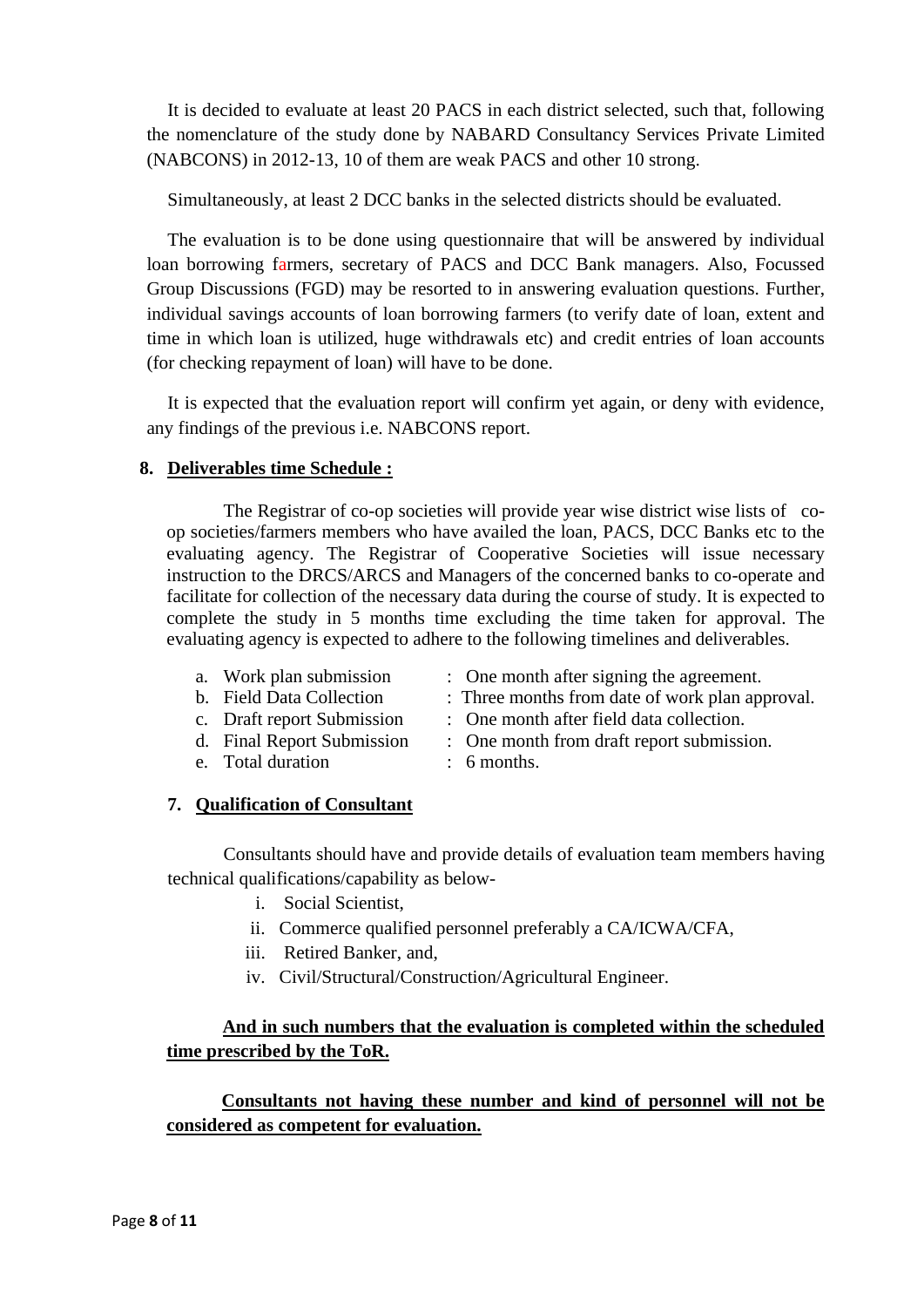#### **8. Agency for evaluation**:

The Evaluating agency should be finalized as per provision of the Karnataka Transparency in Public Procurement Act and Rules, but without comprising on the quality.

#### **9. Contact person to get further details about the study:**

 Sri. M. D. Matapathi, Additional Registrar of Co-operative Societies (Credit) (Ph No. 9342018537), Sri. Abdul Bari K., Assistant Registrar of Co-operative Societies (Credit) (Phone no.9845592766) and Sri. D. V. Sampath Kumar, Inspector of Co-operative Societies, Credit Section (Ph No.9986160453) will be the contact persons for giving information and details for this study.

#### **10. Qualities Expected from the Evaluation Report :**

The following are the points, only inclusive and not exhaustive, which need to be mandatorily followed in the preparation of evaluation report:-

- a) By the very look of the evaluation report it should be evident that the study is that of Cooperation department of the Government of Karnataka, and Karnataka Evaluation Authority (KEA) which has been done by the Consultant. It should not intend to convey that the study was the initiative and work of the Consultant, merely financed by the Cooperation department of the Government of Karnataka, and Karnataka Evaluation Authority (KEA).
- b) Evaluation is a serious professional task and its presentation should exhibit it accordingly. Please refrain from using glossy, super smooth paper for the entire volume overloaded with photographs, graphics and data in multicolor fancy fonts and styles.
- c) The Terms of Reference (ToR) of the study should form the first Appendix or Addenda of the report.
- d) The results should first correspond to the ToR. In the results chapter, each question of the ToR should be answered, and if possible, put up in a match the pair's kind of table, or equivalent. It is only after all questions framed in the ToR that is answered, that results over and above these be detailed.
- e) In the matter of recommendations, the number of recommendations is no measure of the quality of evaluation. Evaluation has to be done with a purpose to be practicable to implement the recommendations. The practicable recommendations should not be lost in the population maze of general recommendations. It is desirable to make recommendations in the report as follows:-

#### (A)**Short Term practicable recommendations**

These may not be more than five in number. These should be such that it can be acted upon without major policy changes and expenditure, and within say a year or so.

#### (B)**Long Term practicable recommendations**

There may not be more than ten in number. These should be such that can be implemented in the next four to five financial years, or with sizeable expenditure, or both but does not involve policy changes.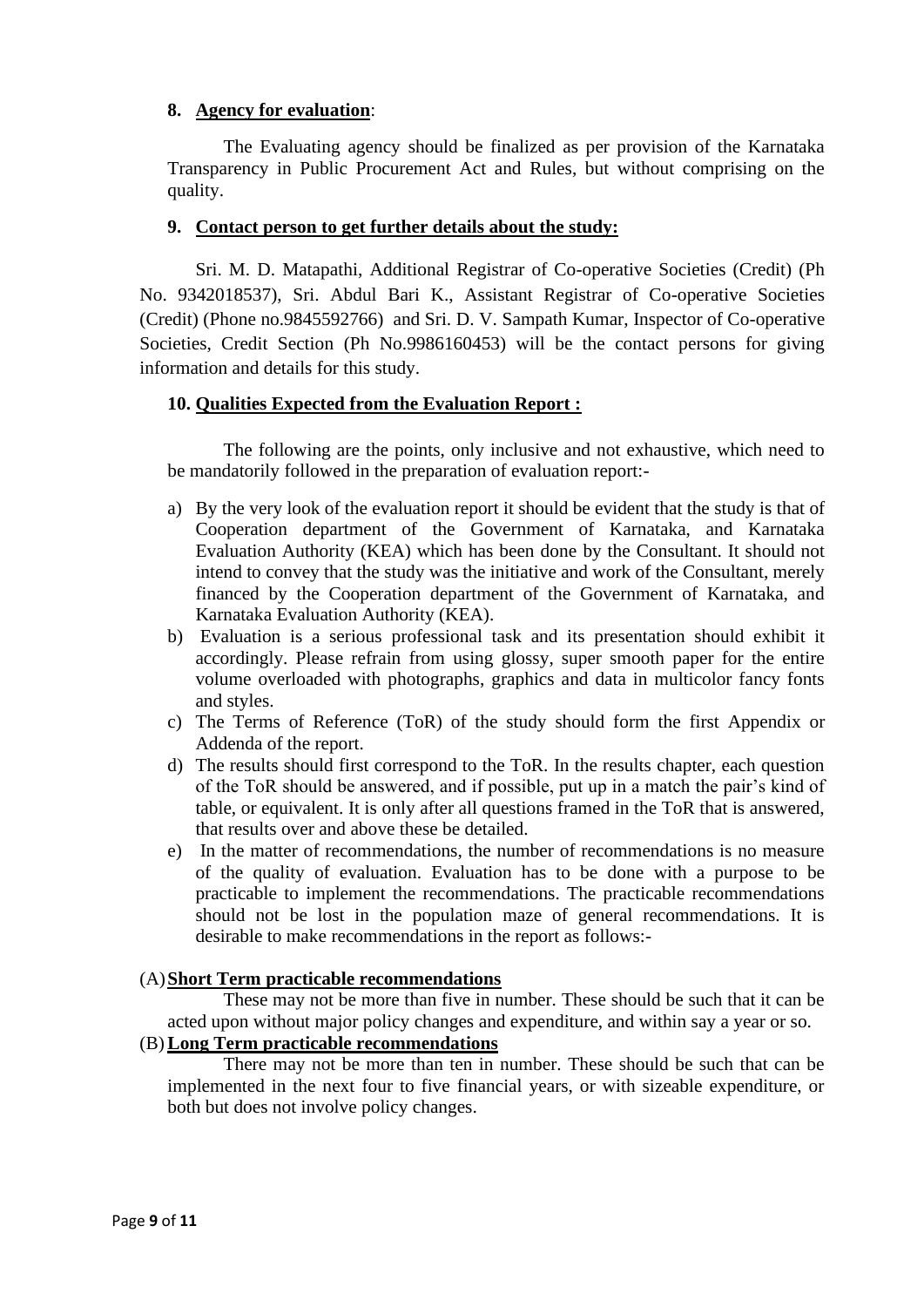#### **(C ) Recommendations requiring change in policy**

There are those which will need lot of time, resources and procedure to implement.

#### **11. Cost and Schedule of Budget release**

Output based budget release will be as follows-

- a. The **First instalment** of Consultation fee amounting to 30% of the total fee shall be payable **as advance** to the Consultant after the approval of the inception report, but only on execution of a bank guarantee of a scheduled nationalized bank valid for a period of at least 12 months from the date of issuance of advance.
- b. The **Second instalment** of Consultation fee amounting to 50% of the total fee shall be payable to the Consultant after the approval of the Draft report.
- c. The **Third and final instalment** of Consultation fee amounting to 20% of the total fee shall be payable to the Consultant after the receipt of the hard and soft copies of the final report in such format and number as prescribed in the agreement, along with all original documents containing primary and secondary data, processed data outputs, study report and soft copies of all literature used to the final report.

Tax will be deducted from each payment as per rates in force. In addition, the evaluator is expected to pay statutory taxes at their end.

**This is an internal evaluation study, which means that the cost of the study will be borne by the line department. The Cooperation department is expected to allot the work to a competent evaluating agency following the procedure of Karnataka Transparency in Public Procurement Act and Rules and in consultation with the Karnataka Evaluation Authority. This should be done as early as possible but not later than 30 days from the approval of the ToR. The evaluating agency should present the inception report before the Technical Committee of the KEA within 30 days of the allotment of study to them.**

The entire process of evaluation shall be subject to and conform to the letter and spirit of the contents of the government of Karnataka order no. PD/8/EVN(2)/2011 dated 11th July 2011 and orders made there under.

## **This ToR received the approval of the Technical Committee of the KEA in its 12th meeting held on 23rd June 2014.**

 Chief Evaluation Officer Karnataka Evaluation Authority